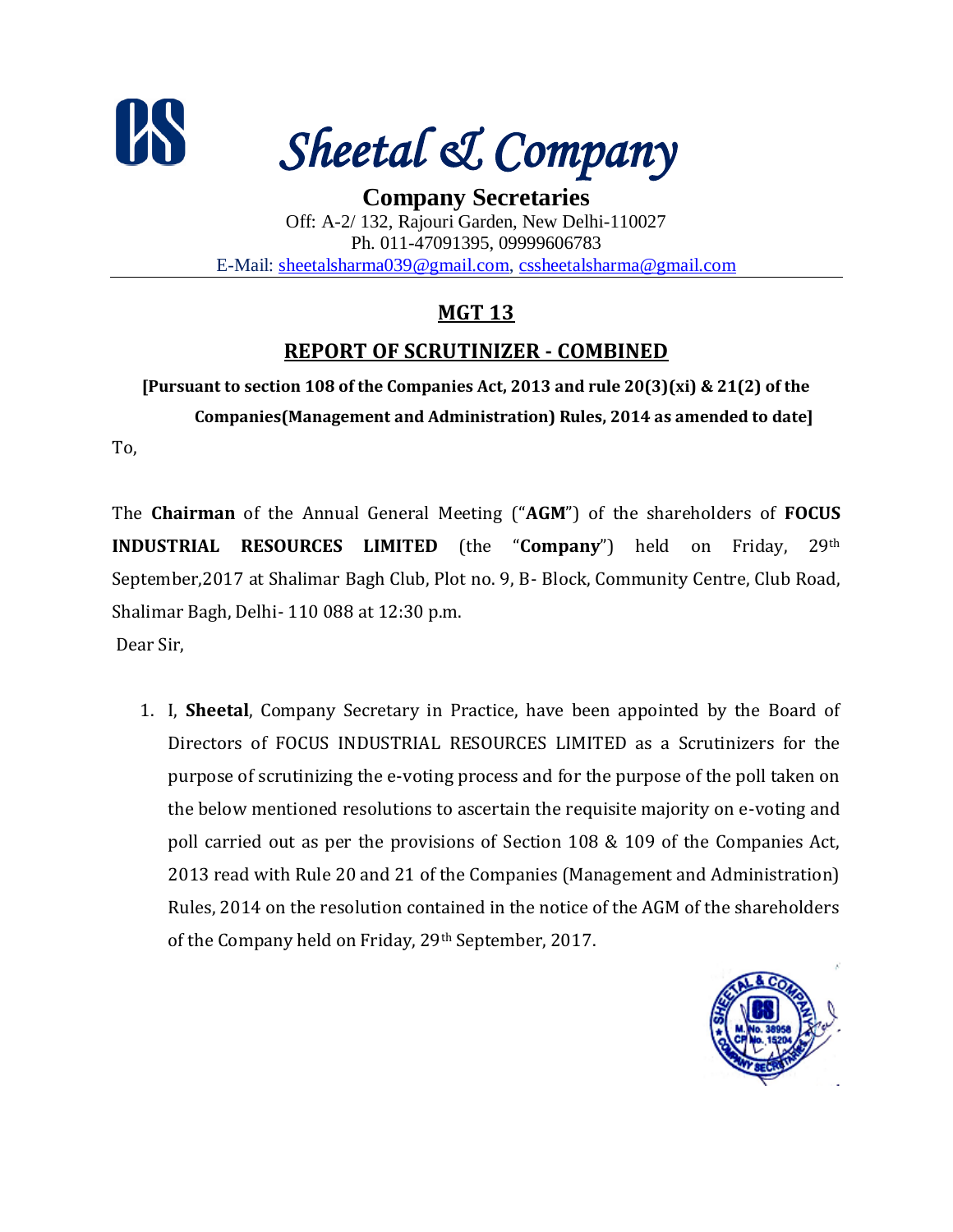- 2. The management of the Company is responsible to ensure the compliances with the requirements under the Companies Act, 2013 and rules relating to voting through electronic means on the resolutions contained in the notice of the AGM of the shareholders of the Company. My responsibility as a scrutinizer for the e-voting process and poll is restricted to the making of the Scrutinizer's report of the votes cast in "favour", "invalid votes" or "against" the resolutions contained in the notice, based on the reports generated from the e-voting system provided by National Securities Depository Limited ("**NSDL**"), the authorized agency to provide e-voting facilities, engaged by the Company and the votes cast in "favour", "invalid votes" or "against" the resolutions contained in the notice by the shareholders as present by poll.
- 3. Further to the above, I submit my report as under:
	- (i) The e-voting period remained opened from 26th September, 2017 (10:00 am) to 28th September, 2017 (5:00 pm).
	- (ii) The members of the Company as on the record date / cut-off date i.e.  $22<sup>nd</sup>$ September, 2017, were entitled to cast their vote electronically on the resolutions as mentioned in the notice of the AGM of the shareholders of the Company;
	- (iii) After the Conclusion of the Annual General Meeting
		- a. The votes cast through Remote E-Voting were unblocked on  $29<sup>th</sup>$  September, 2017 at around 05.15 P.M in presence of two witnesses namely, Ms. Karuna Sharma and Ms. Rajeshwari Jaiswal, who are not in the employment of the Company.

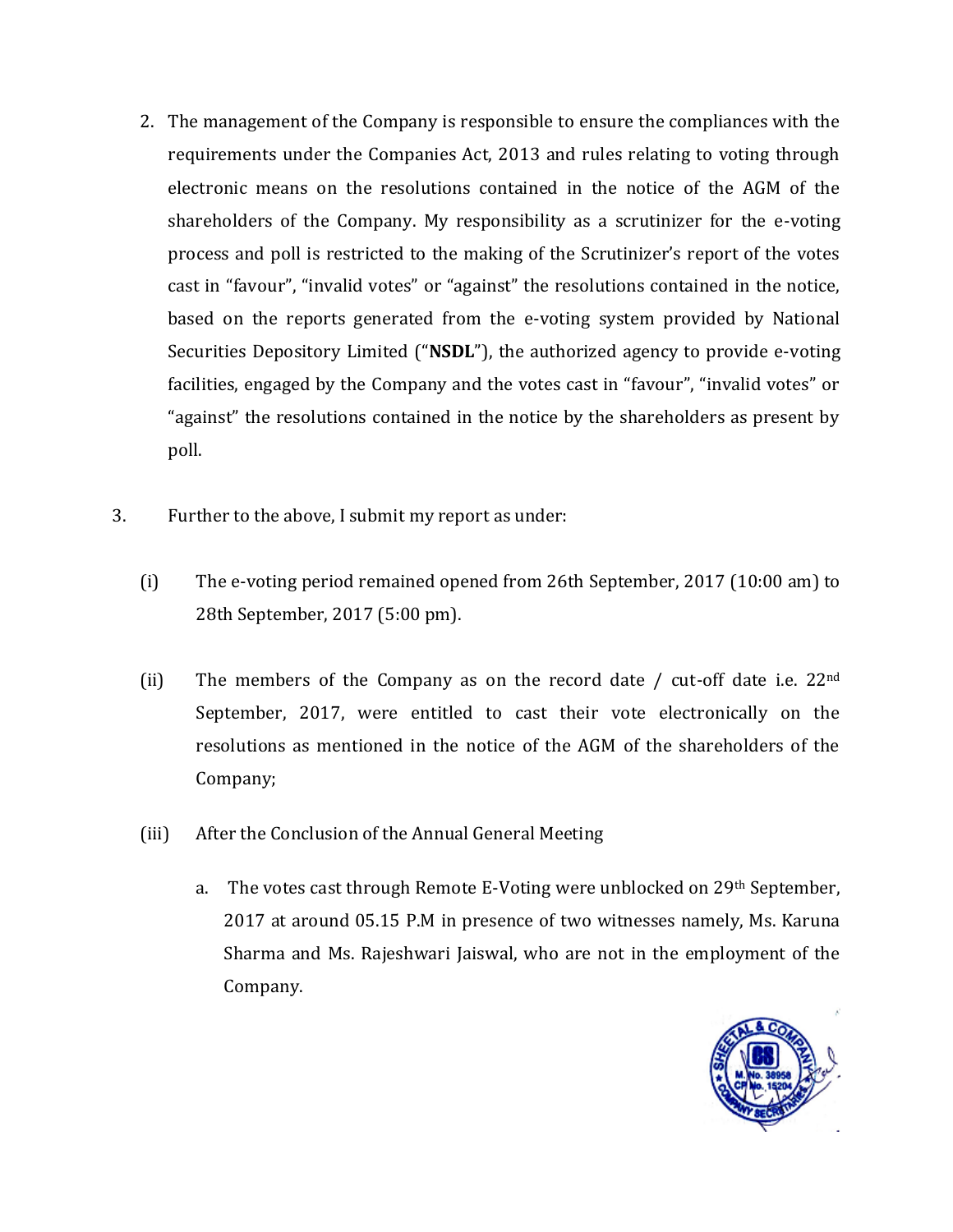They have signed below in confirmation of the Event being unblocked in their presence:

Transvio

Rajestwan

**Mr. Karuna Sharma and Ms. Rajeshwari Jaiswal**

- b. And the Ballot boxes were opened and polling papers were removed and examined.
- (iv) Thereafter the details containing *inter alia*, list of the shareholders, who voted "for", "against" the resolution were extracted from the Poll Papers and Report generated from the e-voting website of NSDL i.e. https://www.evoting.nsdl.com/ and based on such reports the result of the e-voting is as under:

#### **ITEM NO. 1**

**To receive, consider and adopt Audited Balance Sheet for the financial year ended 31st March, 2017 and Statement of Profit & Loss Account for the financial year ended on that date along with Reports of the Board of Directors and Auditors thereon.**

| Mode of Voting        | Number<br><sub>of</sub> | Number of<br>votes | % of total number   |
|-----------------------|-------------------------|--------------------|---------------------|
|                       | members voted           | cast by them       | of valid votes cast |
| E-voting              | 31                      | 36,26,186          | 100%                |
| Ballot Paper/Poll (in | 39                      | 9,71,279           | 100%                |
| person or proxy)      |                         |                    |                     |
| <b>Total</b>          | 70                      | 4,597,465          | 100%                |

1. Voted **in favour** of the Resolution

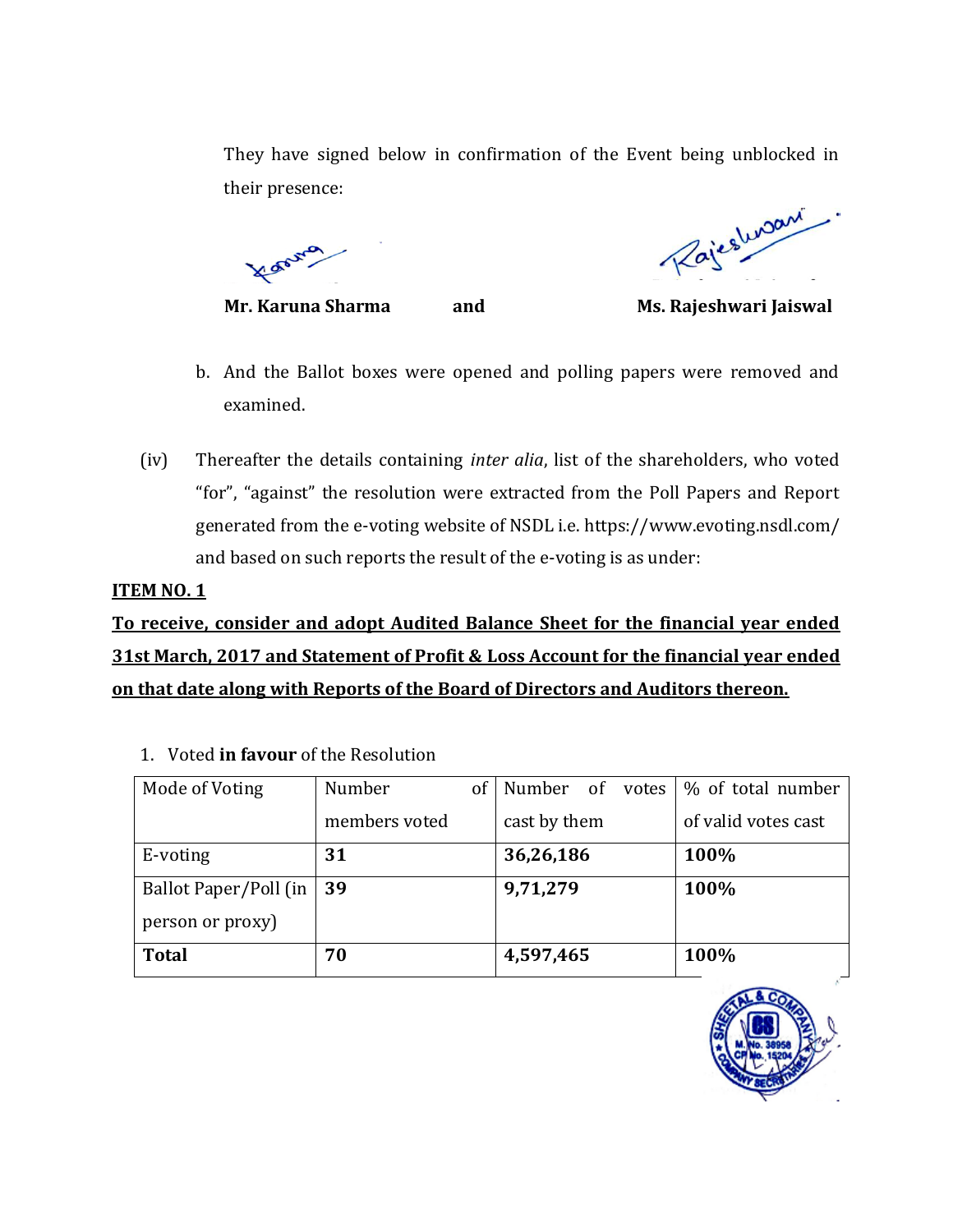### 2. Voted **against** the Resolution

| Mode of Voting        | Number             | $of \vdash$ | Number |  | of $\frac{1}{2}$ of total number          |
|-----------------------|--------------------|-------------|--------|--|-------------------------------------------|
|                       | members            | voted       |        |  | votes cast by $\vert$ of valid votes cast |
|                       | through electronic |             | them   |  |                                           |
|                       | voting system      |             |        |  |                                           |
| E-voting              | ۰                  |             |        |  |                                           |
| Ballot Paper/Poll (in |                    |             |        |  |                                           |
| person or proxy)      |                    |             |        |  |                                           |
| Total                 |                    |             |        |  |                                           |

# 3. Invalid votes

| Mode of Voting               | Total number of members whose Total number of |                    |
|------------------------------|-----------------------------------------------|--------------------|
|                              | votes were declared invalid                   | votes cast by them |
| E-voting                     | ۰                                             |                    |
| Ballot Paper/Poll (in person | $\overline{\phantom{a}}$                      |                    |
| or proxy)                    |                                               |                    |

## **ITEM NO. 2**

**To appoint a Director in place of Mr. Santanu Kumar Dash (DIN:02154069), who retires by rotation at this Annual General Meeting, and being eligible, offers himself for re-appointment.**

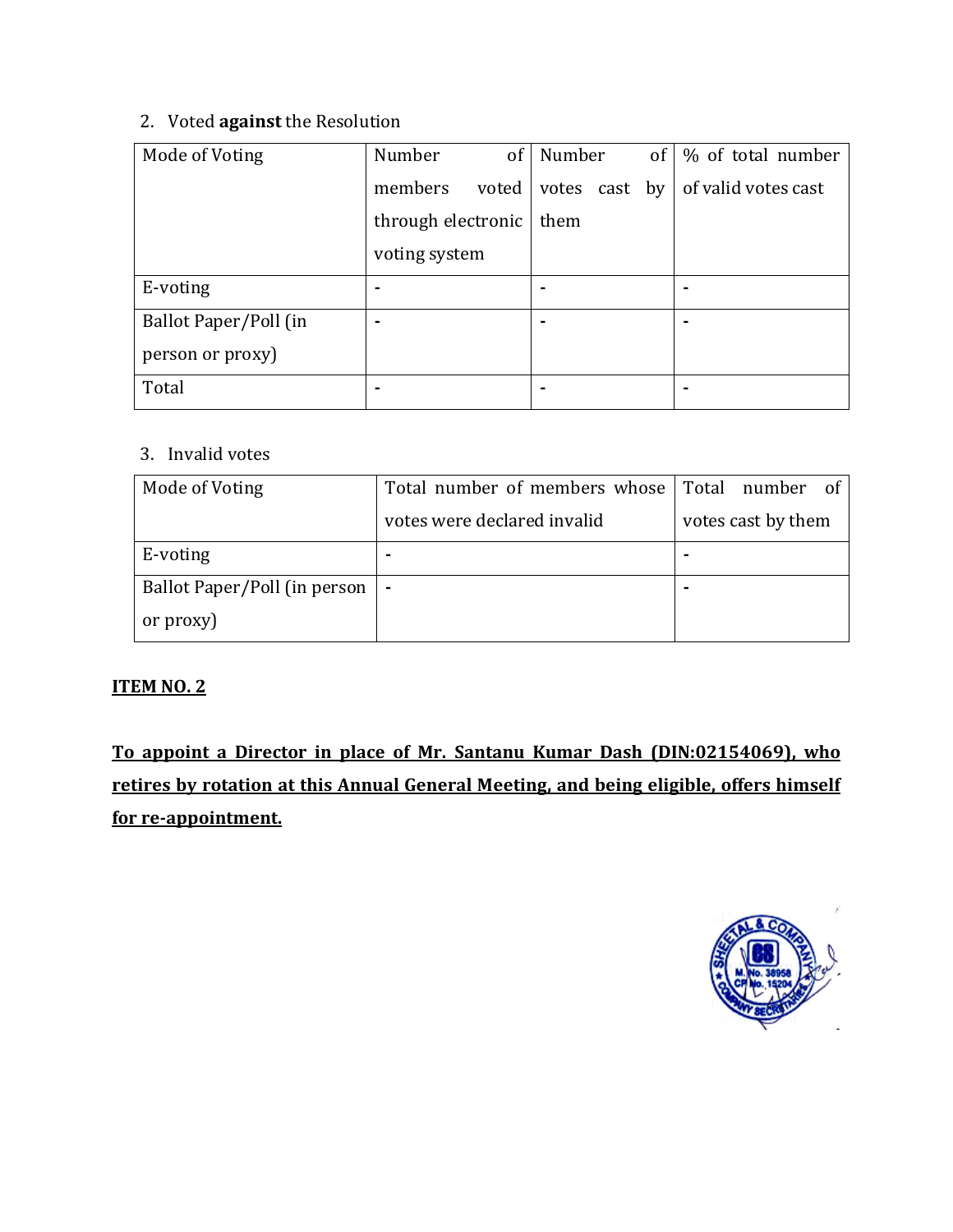# 1. Voted **in favour** of the Resolution

| Mode of Voting        | Number        | <sub>of</sub> | Number of votes |  | \% of total number  |
|-----------------------|---------------|---------------|-----------------|--|---------------------|
|                       | members voted |               | cast by them    |  | of valid votes cast |
| E-voting              | 31            |               | 36,26,186       |  | 100%                |
| Ballot Paper/Poll (in | 39            |               | 9,71,279        |  | 100%                |
| person or proxy)      |               |               |                 |  |                     |
| <b>Total</b>          | 70            |               | 4,597,465       |  | 100%                |

# 2. Voted **against** the Resolution

| Mode of Voting        | Number<br>of | members | Number of votes | % of total number   |
|-----------------------|--------------|---------|-----------------|---------------------|
|                       | voted        | through | cast by them    | of valid votes cast |
|                       | electronic   | voting  |                 |                     |
|                       | system       |         |                 |                     |
| E-voting              |              |         |                 |                     |
| Ballot Paper/Poll (in | ۰            |         |                 |                     |
| person or proxy)      |              |         |                 |                     |

# 3. **Invalid** votes

| Mode of Voting        | Total<br>number of members         | Total number of votes |
|-----------------------|------------------------------------|-----------------------|
|                       | declared<br>whose<br>votes<br>were | cast by them          |
|                       | invalid                            |                       |
| E-voting              |                                    |                       |
| Ballot Paper/Poll (in | ۰                                  |                       |
| person or proxy)      |                                    |                       |

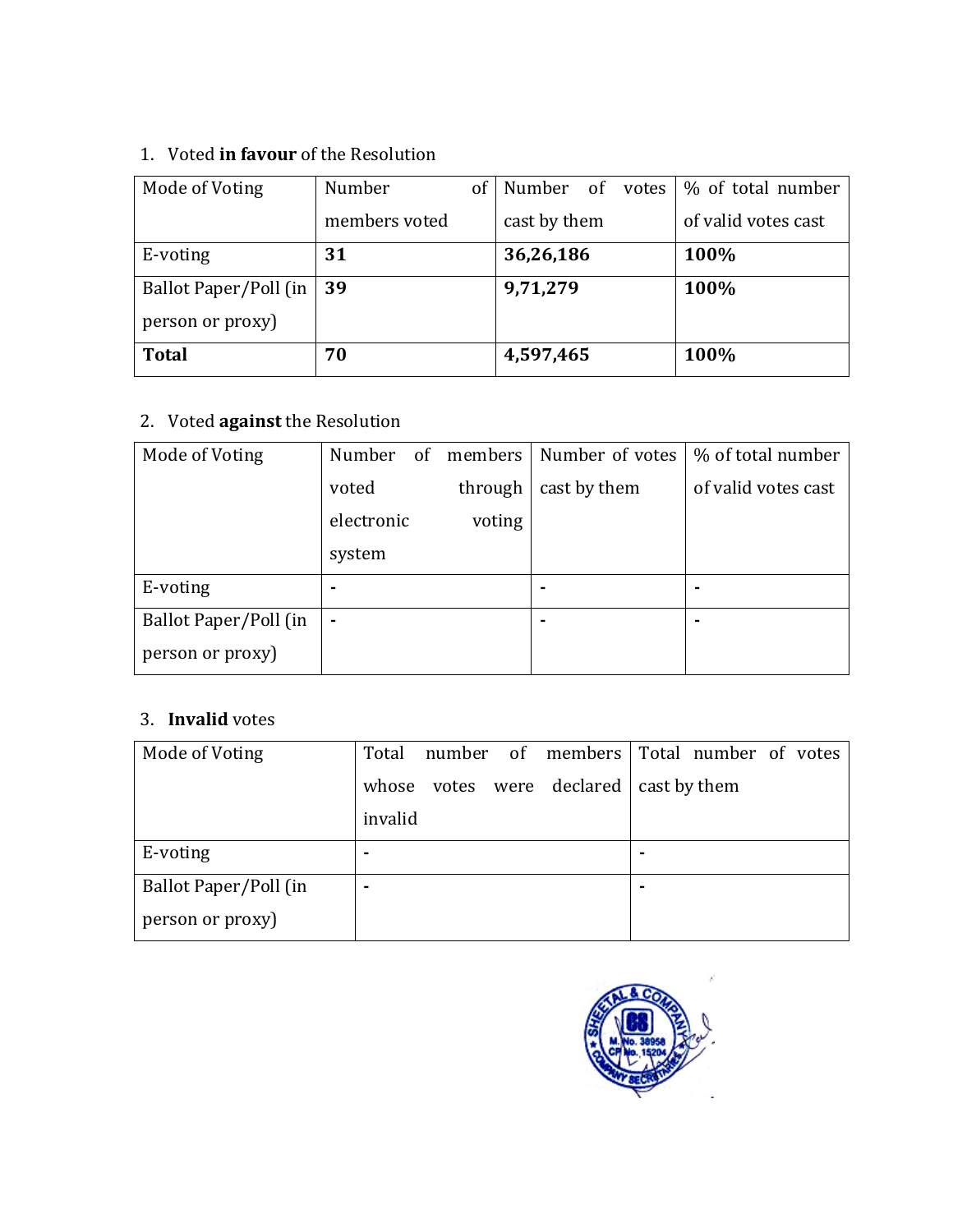#### **ITEM NO. 3**

# **To appoint M/s.Vishnu Aggarwal Associates, Chartered Accountants as statutory Auditors in place of M/s. S. K. Singla and Associates Chartered Accountants (Firm Registration No. 005903N).**

1. Voted **in favour** of the Resolution

| Mode of Voting        | Number        | of | Number of    | votes | % of total number   |
|-----------------------|---------------|----|--------------|-------|---------------------|
|                       | members voted |    | cast by them |       | of valid votes cast |
| E-voting              | 31            |    | 36,26,186    |       | 100%                |
| Ballot Paper/Poll (in | 39            |    | 9,71,279     |       | 100%                |
| person or proxy)      |               |    |              |       |                     |
| <b>Total</b>          | 70            |    | 4,597,465    |       | 100%                |

## 2. Voted **against** the Resolution

| Mode of Voting        | Number     |         |               | of members   Number of   % of total number |
|-----------------------|------------|---------|---------------|--------------------------------------------|
|                       | voted      | through | votes cast by | of valid votes cast                        |
|                       | electronic | voting  | them          |                                            |
|                       | system     |         |               |                                            |
| E-voting              |            |         |               |                                            |
| Ballot Paper/Poll (in |            |         |               |                                            |
| person or proxy)      |            |         |               |                                            |

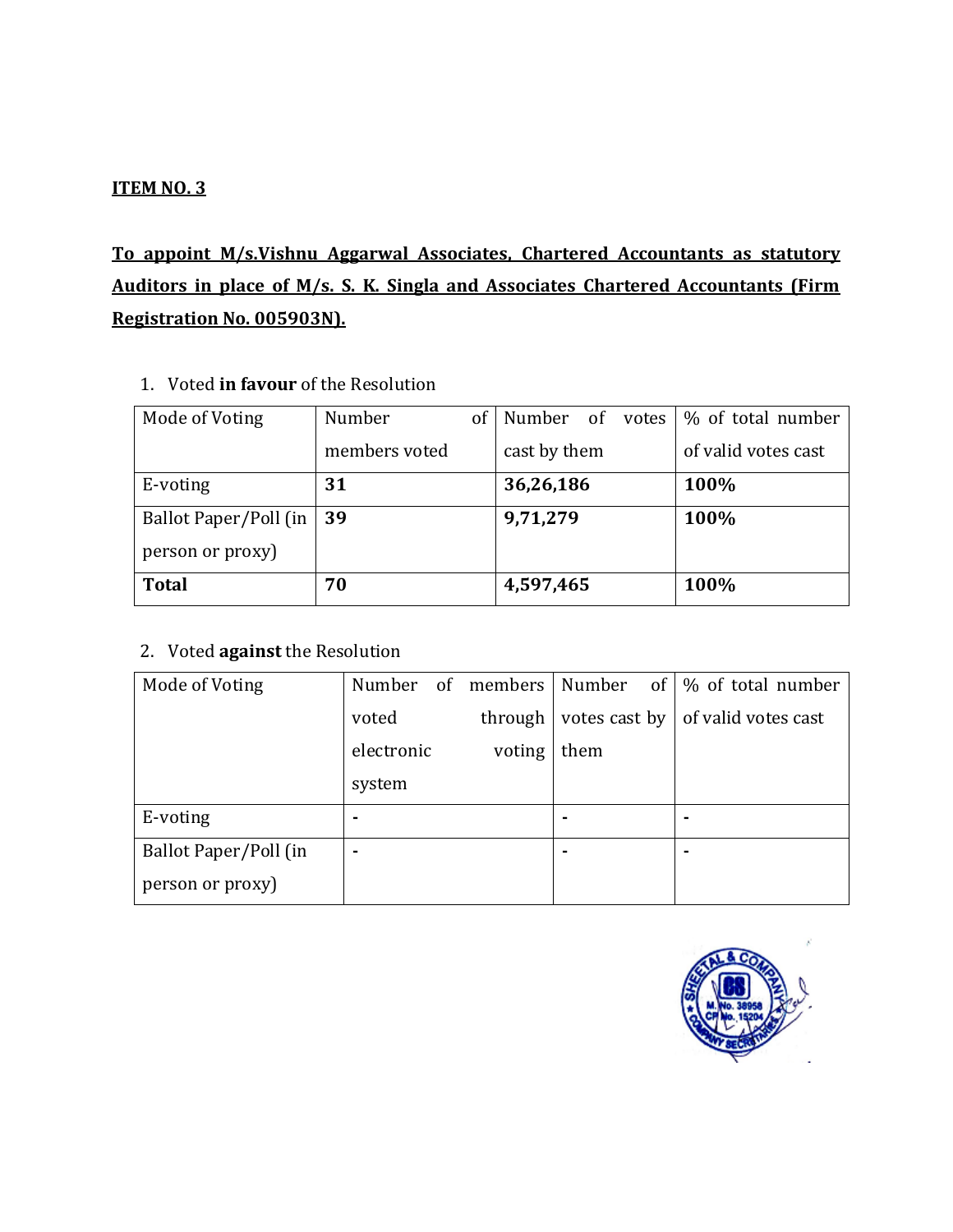#### 3. **Invalid** votes

| Mode of Voting           | Total number of members whose Total number of votes cast |         |
|--------------------------|----------------------------------------------------------|---------|
|                          | votes were declared invalid                              | by them |
| E-voting                 | ٠                                                        | ٠       |
| <b>Ballot Paper/Poll</b> | ۰                                                        | ٠       |
| (in person or proxy)     |                                                          |         |

#### **ITEM NO. 4**

#### **To appoint Mr. Pawan Kumar Poddar (DIN: 02152971) as an Independent Director of the company for a period of five years.**

1. Voted **in favour** of the Resolution

| Mode of Voting        | Number<br>of  | Number of<br>votes | % of total number   |
|-----------------------|---------------|--------------------|---------------------|
|                       | members voted | cast by them       | of valid votes cast |
| E-voting              | 31            | 36,26,186          | 100%                |
| Ballot Paper/Poll (in | 39            | 9,71,279           | 100%                |
| person or proxy)      |               |                    |                     |
| <b>Total</b>          | 70            | 4,597,465          | 100%                |

#### 2. Voted **against** the Resolution

| Mode of Voting        | Number<br>0f |         |               | members   Number of   % of total number |
|-----------------------|--------------|---------|---------------|-----------------------------------------|
|                       | voted        | through | votes cast by | of valid votes cast                     |
|                       | electronic   | voting  | them          |                                         |
|                       | system       |         |               |                                         |
| E-voting              |              |         |               |                                         |
| Ballot Paper/Poll (in |              |         |               |                                         |
| person or proxy)      |              |         |               |                                         |

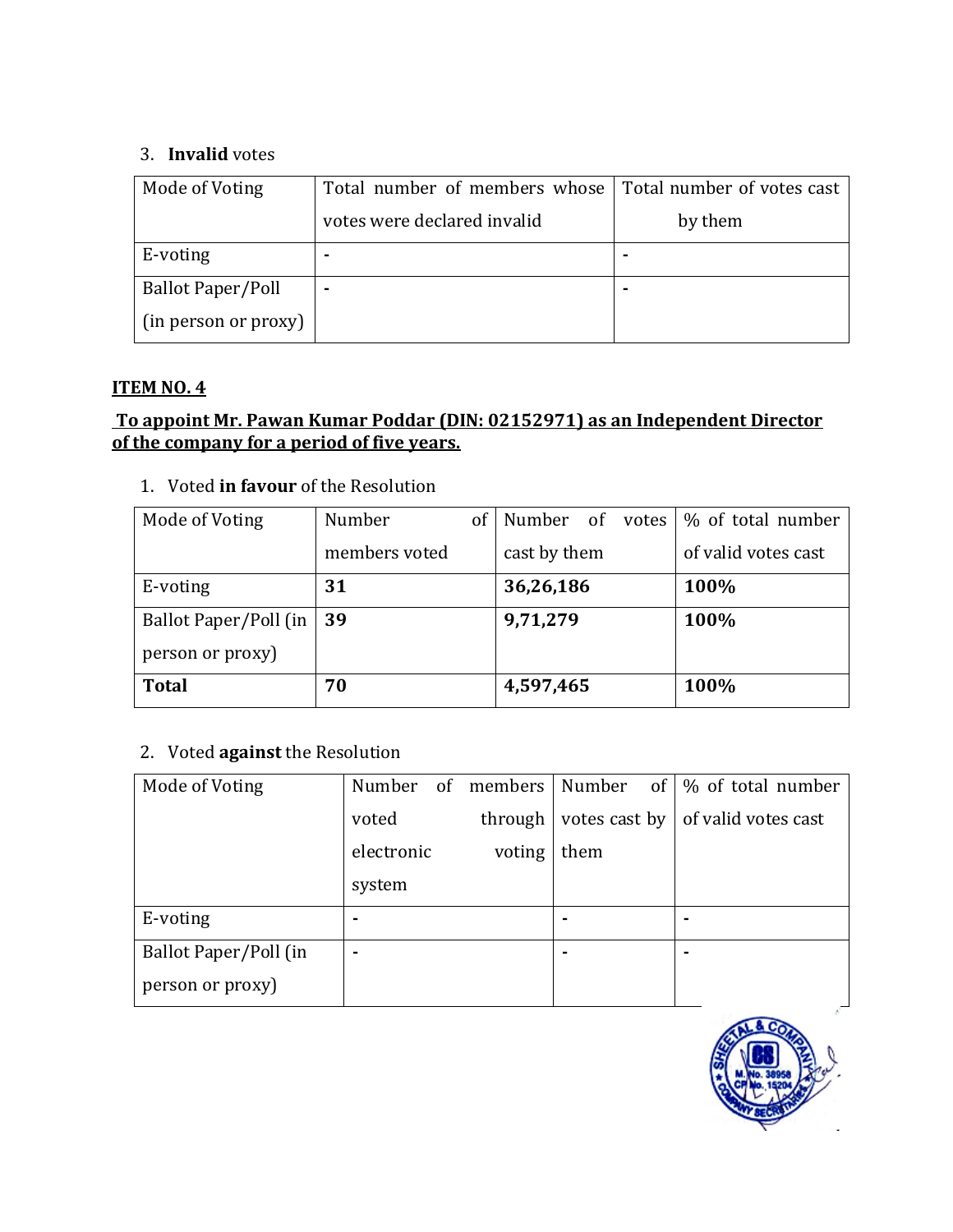#### 3. **Invalid** votes

| Mode of Voting           | Total number of members whose | Total number of votes cast |
|--------------------------|-------------------------------|----------------------------|
|                          | votes were declared invalid   | by them                    |
| E-voting                 |                               |                            |
| <b>Ballot Paper/Poll</b> |                               |                            |
| (in person or proxy)     |                               |                            |

## **ITEM NO. 5**

# **Appointment of Mr. Ram Kishan Singh (DIN 07819542) as a Director.**

#### 1. Voted **in favour** of the Resolution

| Mode of Voting        | Number        | of | Number of    | votes | % of total number   |
|-----------------------|---------------|----|--------------|-------|---------------------|
|                       | members voted |    | cast by them |       | of valid votes cast |
| E-voting              | 31            |    | 36,26,186    |       | 100%                |
| Ballot Paper/Poll (in | 39            |    | 9,71,279     |       | 100%                |
| person or proxy)      |               |    |              |       |                     |
| <b>Total</b>          | 70            |    | 4,597,465    |       | 100%                |

# 2. Voted **against** the Resolution

| Mode of Voting        | Number<br>of | members   Number |               | of   % of total number |
|-----------------------|--------------|------------------|---------------|------------------------|
|                       | voted        | through          | votes cast by | of valid votes cast    |
|                       | electronic   | voting           | them          |                        |
|                       | system       |                  |               |                        |
| E-voting              |              |                  |               |                        |
| Ballot Paper/Poll (in |              |                  |               |                        |
| person or proxy)      |              |                  |               |                        |